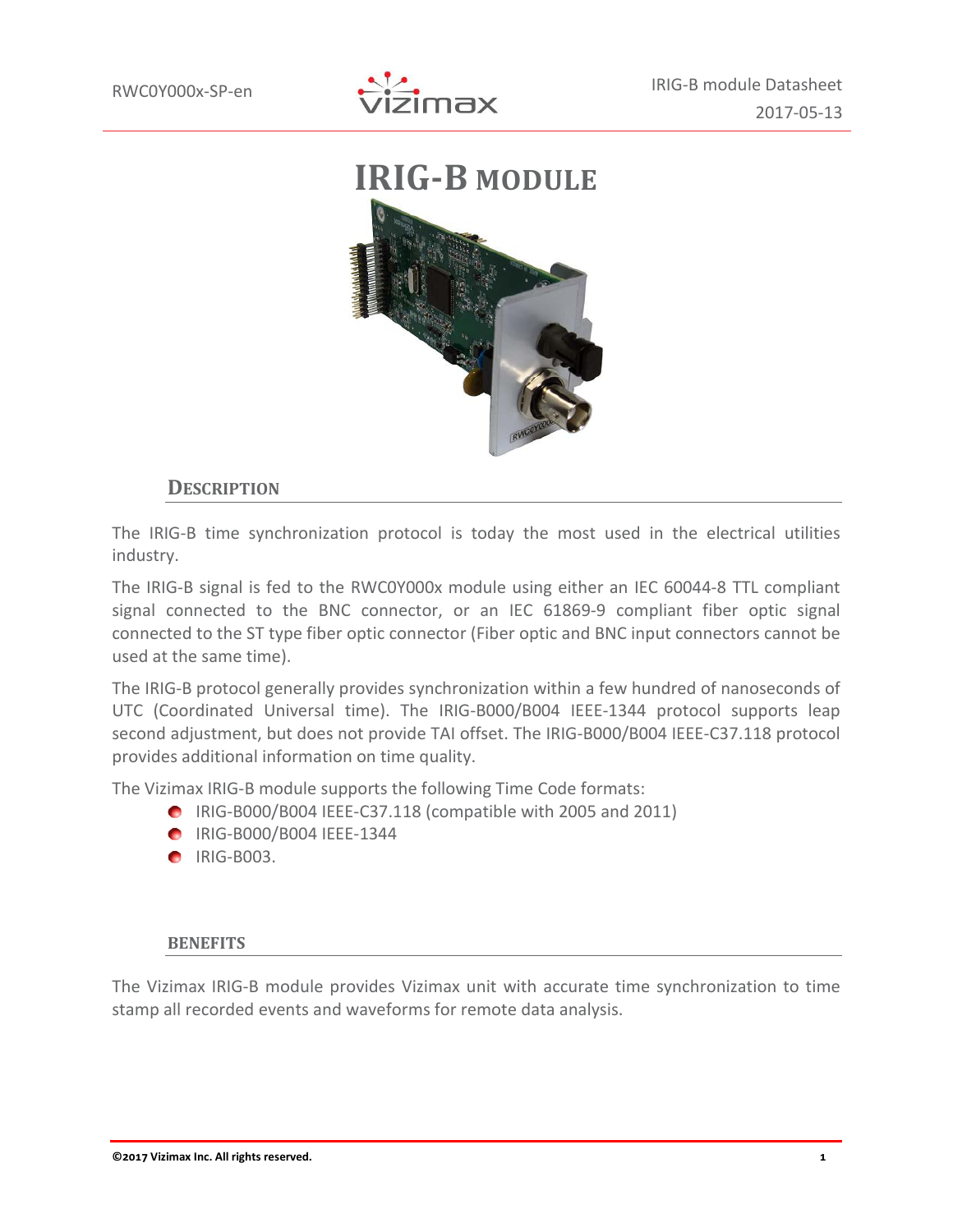

# **IRIG-B MODULE SPECIFICATION**

The IRIG-B module has the following specifications:

| <b>Specification</b>                                  | <b>Value</b>                                                                                                                     |
|-------------------------------------------------------|----------------------------------------------------------------------------------------------------------------------------------|
| <b>Base precision</b>                                 | Better than 10 µs                                                                                                                |
| IRIG-B DCLS (Un-modulated) over<br><b>Fiber Optic</b> | ST type<br>Frequency range: 820 - 850 nanometers<br>Base precision: better than $1.0 \,\mu s$                                    |
| IRIG-B DCLS (Un-modulated) on<br><b>BNC</b>           | Input impedance : $\text{Zin} = 500 \Omega$<br>Input level: 2.5V to 5.0 Vdc<br>Base precision: better than 10 µs                 |
| <b>Voltage isolation level</b>                        | 500 Vdc                                                                                                                          |
| <b>Available IRIG-B formats</b>                       | IRIG-B000/B004 IEEE-C37.118 (compatible with 2005 and 2011)<br>$\qquad \qquad -$<br>IRIG-B000/B004 IEEE-1344<br><b>IRIG-BOO3</b> |

**NOTE:** Fiber optic and BNC input connectors cannot be used at the same time.

# **IRIG-B SIGNALIZATION LED**

An IRIG-B signalization LED is located near the IRIG-B input connectors.

The signalization LED provide information on the IRIG-B module operational state.

| <b>IRIG-B LED state</b> | <b>Description</b>                                                                                                                                                                                                                                                       |
|-------------------------|--------------------------------------------------------------------------------------------------------------------------------------------------------------------------------------------------------------------------------------------------------------------------|
| <b>Off</b>              | IRIG-B module is disabled.                                                                                                                                                                                                                                               |
| <b>Red steady</b>       | IRIG-B module is Enabled, but does not receive any IRIG-B input signal.                                                                                                                                                                                                  |
| <b>Red flashing</b>     | IRIG-B module is Enabled and IRIG-B input signal is received but application cannot<br>decode received frame format.<br>It may also be due to receiving data without year (IRIG-B003 mode) and decoded<br>date is too far from current system time (greater than 1 day). |
| <b>Yellow flashing</b>  | Transitory state: Synchronization is ongoing with a received pulse.                                                                                                                                                                                                      |
| <b>Green flashing</b>   | Normal state: The system is receiving a valid timecode.                                                                                                                                                                                                                  |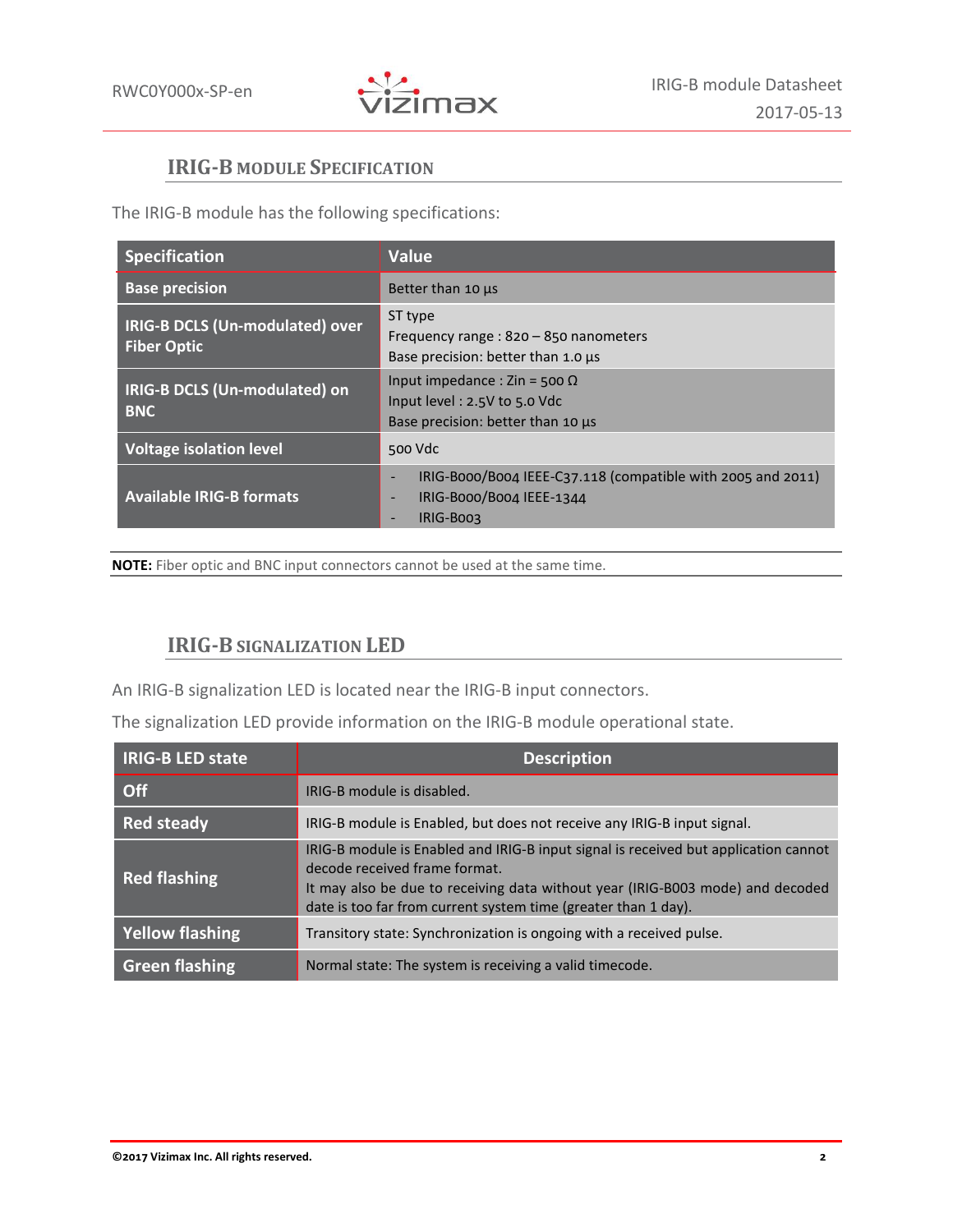

## **ORDERING INFORMATION**

**RWC0Y0000 :** Optional IRIG-B module for SynchroTeq Plus unit (Rear Plug-In-U). This option must be ordered at the same time as the SynchroTeq Plus unit order.

> Please refer to the SynchroTeq Plus smart coding document STP030000-SC for more details on the SynchroTeq Plus options.

**RWC0Y0001 :** Optional IRIG-B module dedicated to SynchroTeq MV unit. This option must be ordered with the SynchroTeq MV unit.

> Please refer to the SynchroTeq MV smart coding document STM0x0000-SC for more details on the SynchroTeq MV options.

VIZIMAX also offers commissioning and training services: for more details please contact us.